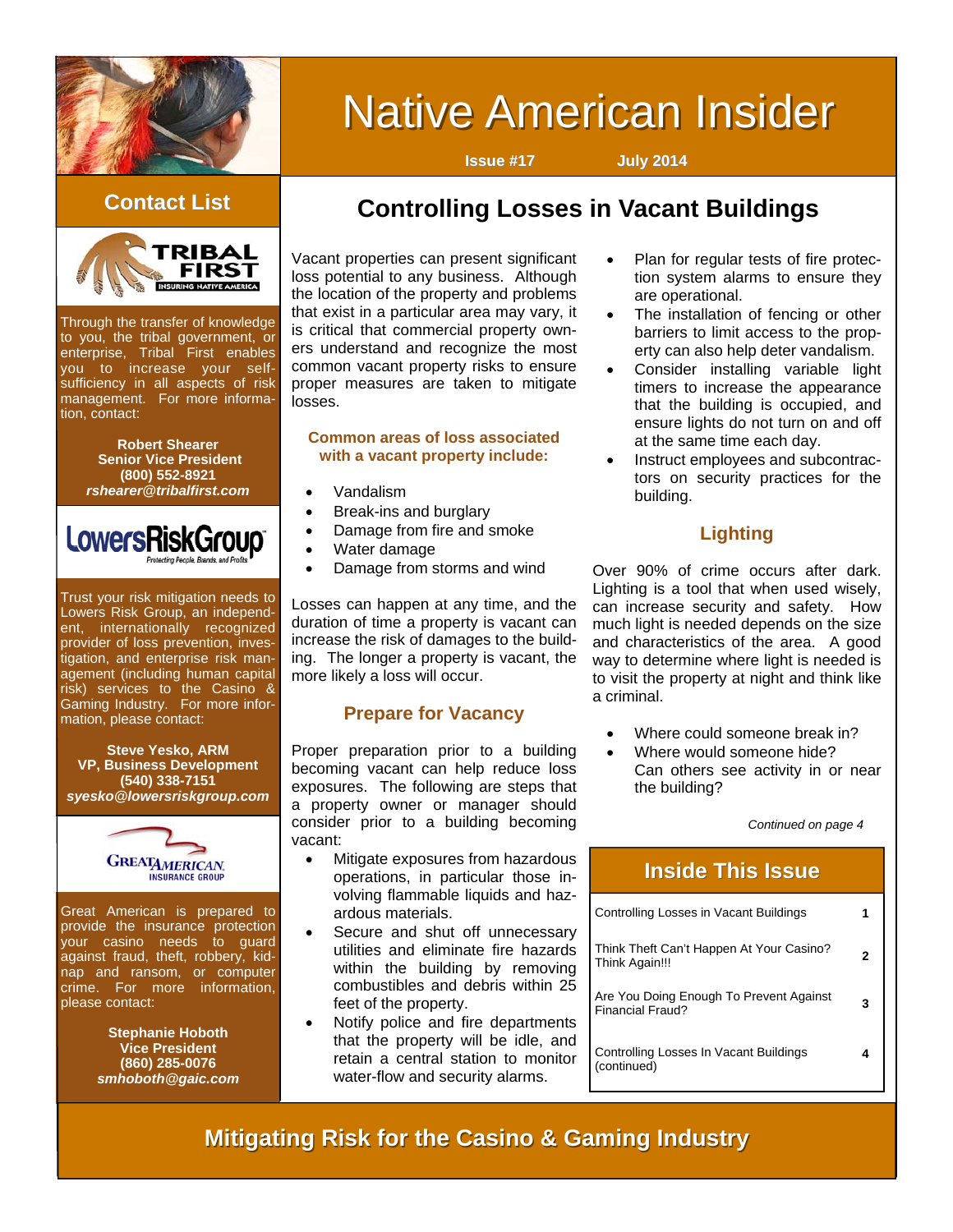# **Think Theft Can't Happen At Your Casino? Think Again!!!**

#### **Below are actual news headlines, all associated with losses in the gaming industry:**

"Former Casino HR Manager in California Pleads Guilty to Embezzling \$400K"

"Virginia Women Charged with Embezzling more than \$1.2 Million from a Casino & Racetrack"

"Police Arrest One, Search for Another after Casino Robbery and Chase"

"Mississippi Woman Accused of Embezzling \$195K from Casino"

"Alabama Women Sentenced in Casino Embezzlement Case"

"Suspects Arrested in String of Convenience Store, Casino Thefts"

"New York Couple Sentenced in Embezzlement Casino Laundering Case"

"Iowa Woman Sentenced to 15 Months Prison for Casino Embezzlement"

"Former Woodstock Woman Pleads Guilty in Casino Nightclub Embezzlement Scheme"

"Atlantic City 'Fake' FBI Agent Convicted of Casino-Hotel Robbery"

#### **To keep your casino out of the headlines, here are some internal controls to consider:**

- $\Box$  Ensure adequate barriers are placed between the cashier's cage and the patrons. Steel bars are recommended.
- Armored car service should be used for all deliveries of money, securities, and other valuables.
- $\Box$  Limit cash on hand by scheduling frequent deposits.
- $\Box$  Implement an authorized master vendor list and conduct background checks on all vendors. Vendor Fraud is the number one type of employee theft loss.
- Establish or review the casino's employment screening program consisting of background checks and drug tests, and ensure the program is comprehensive, role-specific, and legally compliant.
- □ An annual CPA audit is recommended.
- $\Box$  Proper segregation of banking and payroll duties is crucial.



Source: <http://fraudtalk.blogspot.com/>

*By Tory Knauf, Account Manager Great American Insurance Group Fidelity / Crime Division*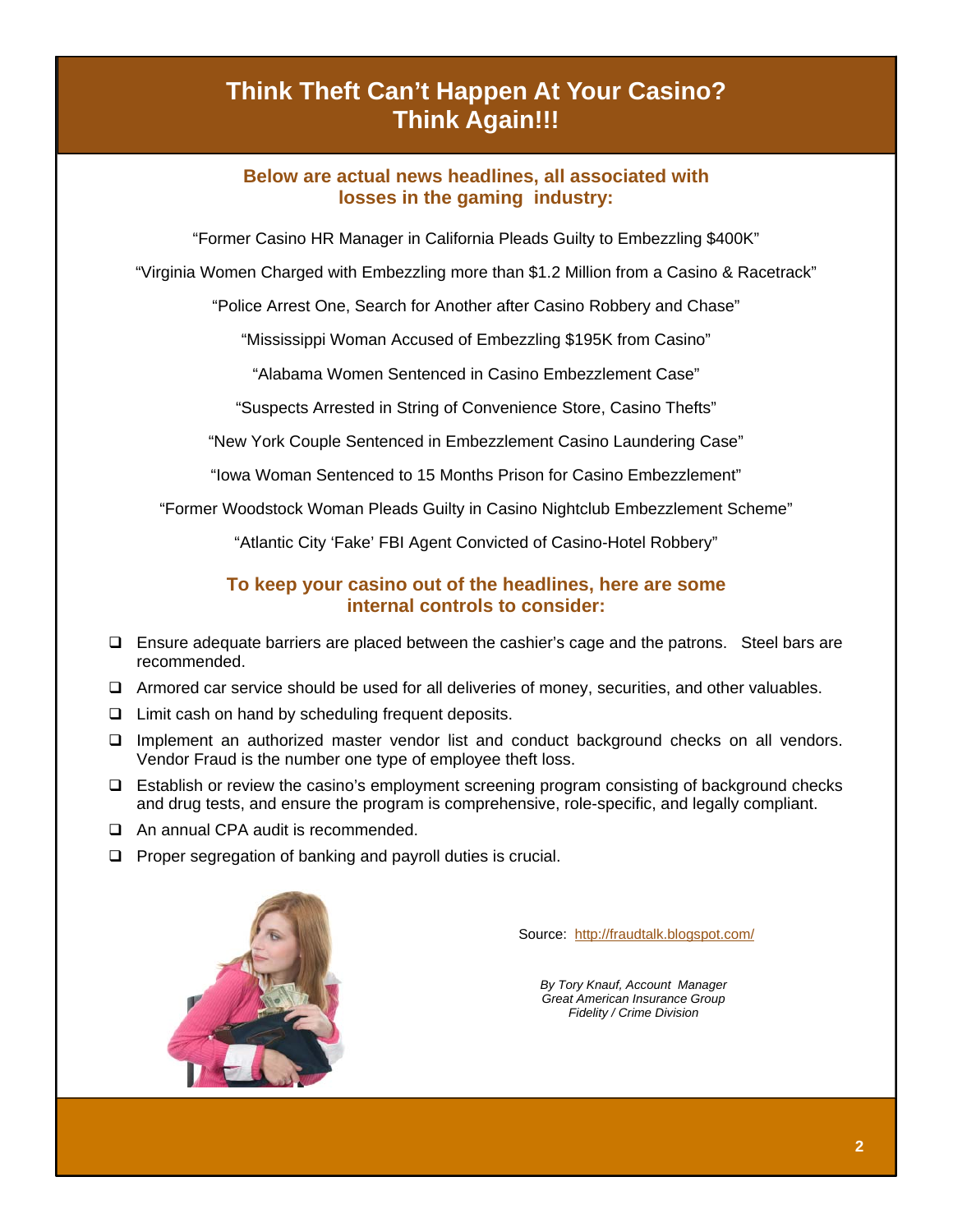# **Are You Doing Enough To Protect Against Financial Fraud?**

Yet [more evidence](http://www.digitaljournal.com/pr/1868416#ixzz30BluEnBJ) of the prevalence of financial fraud against organizations has emerged from a recent poll by Kyriba. The poll found that almost 80% of organizations had been victims of fraud. The very high proportion of victims is startling in itself, but it is consistent with information we have presented in previous articles that organizational fraud is a global problem, costing 5% of top line revenue annually.

Almost 30% of the respondents to the Kyriba poll reported suffering financial losses, but we think this is a conservative number in this context. Organizational fraud is a hidden crime that sometimes is difficult to detect, even long after the fact. When organizations do detect fraud, they may have incentives to minimize publicity about the crime, so underreporting is probable.

### **Fraud Occurs, But Fraud Prevention Lags**

Taken together, this information is a clarion call to executives and managers to implement rigorous [anti-fraud](http://www.lowersrisk.com/services/fraud-investigations.php)  [controls](http://www.lowersrisk.com/services/fraud-investigations.php). Yet the poll found that over one-third of respondents had not reviewed or updated their fraud prevention controls in over a year. In fact, 18% believed that their organization had *never* installed or updated a fraud prevention program.

Sometimes it seems like it should be easier for victims, many of whom are sophisticated individuals or organizations, to detect financial fraud. But the Bernie Madoff case has shown us how easily investors can be fooled by timing deposits, moving cash from one account to another, delaying responses to questions, or simply not providing requested information at all. All of these kinds of subterfuges should be detected by a fraud prevention program, but obviously the program has to exist in the first place.

A new range of threats has evolved in the rapid growth of extensively networked digital systems. We have seen the massive losses that external theft can cause, as in the Target case, but loss potential is also large for internal theft and fraud. The challenges in these cyber thefts involve both organization (comprehensive access control, for example) and continuous reviews of performance through audits of digital transactions.

#### **Active Prevention Processes are Essential**

We have long argued that systematic financial fraud prevention controls should be an integral part of every organization's risk management program. We cannot know with certainty, in advance, when unseen flaws in controls will be found, or flaws in software will come to light.

An organization's best defense against these possibilities is regular, rigorous audits and internal controls designed to detect irregularities in financial flows quickly.

> *By Mark Lowers [Presiden](http://www.lowersriskgroup.com/news/index.php?id=11)t Lowers Risk Group*